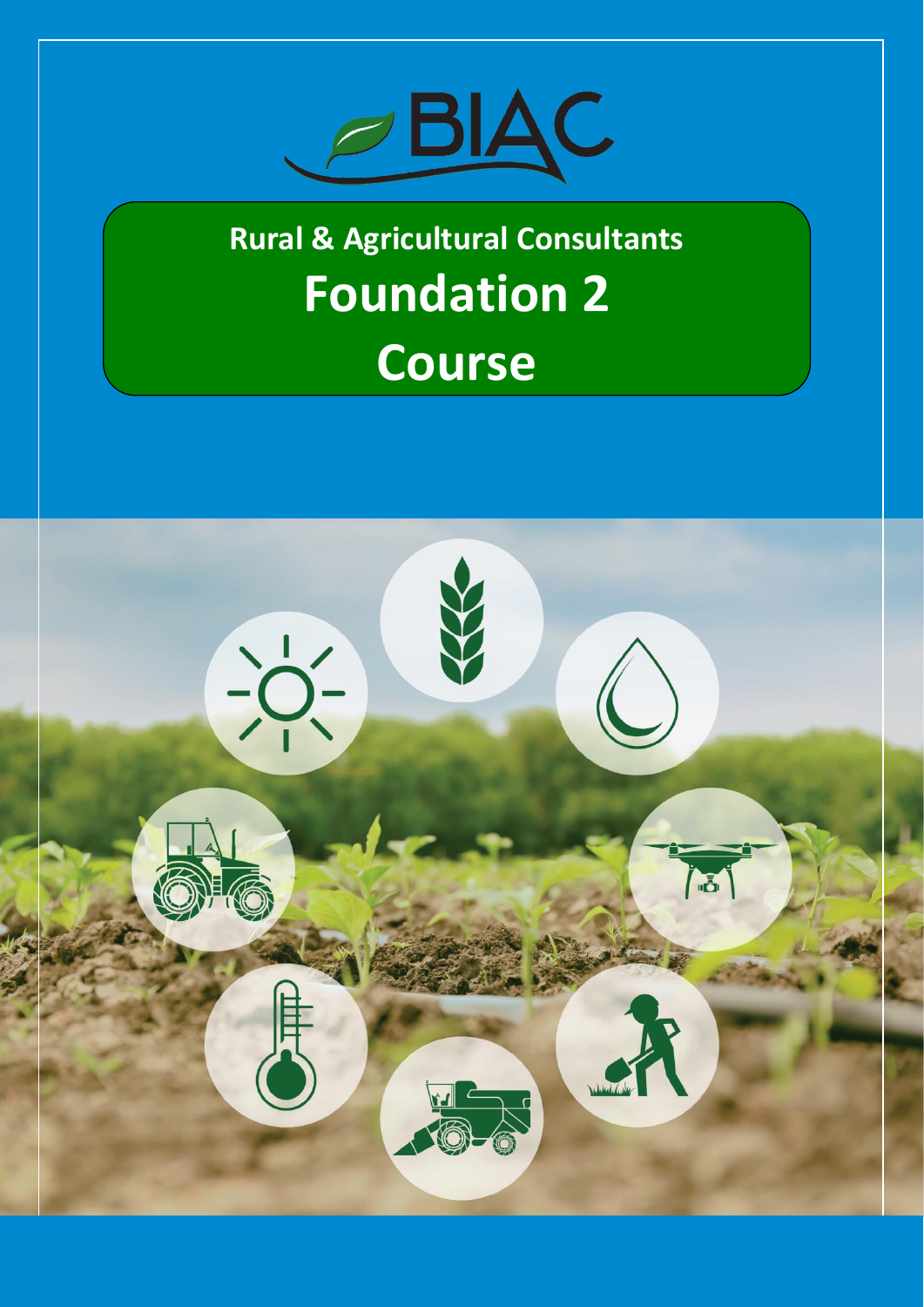## **BIAC - Rural & Agricultural Consultants Foundation 2 Course**

#### **Introduction to the course**

Foundation 2 builds on the learning experience gained on the Foundation 1 course with sessions covering personal development, communication, business management, benchmarking, rural planning, business development and detailed case study work.

The course is residential one with an after dinner speaker on the Wednesday who will take the attendees on a journey covering the development of his agricultural business and will link with the sessions being covered during the course.

#### **Training sessions will include**

- ➢ Personal Development update
- ➢ Setting up farm business, solving problems in family owned agricultural businesses, strategic growth, inheritance planning and succession
- $\triangleright$  The art of communication
- $\triangleright$  Business opportunities and marketing
- ➢ Challenges & opportunities for rural planning
- $\triangleright$  Report writing & presentation
- $\triangleright$  Benchmarking & business measurement
- ➢ Business Case Studies

#### **Course Dinner**

➢ After-Dinner speaker – **James Price, Perdiswell Farm**

#### **Speakers and Presenters will include**

- Mike Greetham, CEO BIAC
- Guy Banham, Business Consultant Berrys
- Tony Kernon, Kernon Countryside Consultants Ltd
- Gary Markham, Churchgate Accountants Limited
- David Meredith, DJM Consulting
- Jane Batty, Ripple Partners
- AHDB



BIAC, The Farm Office, Redend Farm, Station Road, Plining, Bristol, BS35 4JW Telephone 01275 375559 Email events@biac.co.uk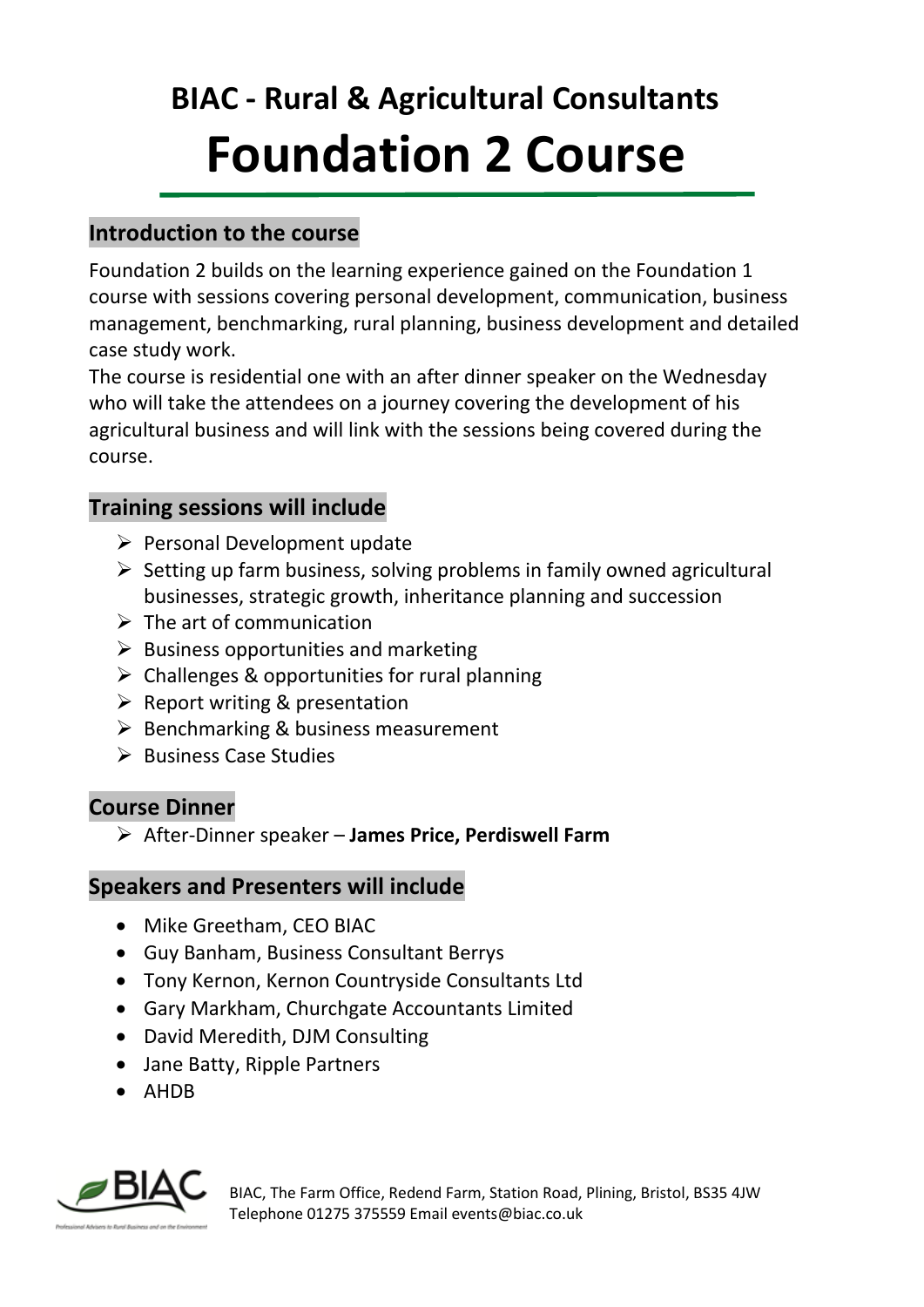#### **BOOKING FORM BIAC - RURAL & AGRICULTURAL CONSULTANTS - FOUNDATION 2 COURSE**

### **Wednesday 21st and 22nd September 2022**

**The course is open to members and non-members of BIAC and will be taking place at the Woodland Grange, Leamington Spa, Warwickshire, CV32 6RN.**

#### **How to book the BIAC Foundation Course**

- Book on line via the BIAC website at <http://www.biac.co.uk/events>
- Book via email Forward your booking form to [events@biac.co.uk](mailto:events@biac.co.uk) with confirmation of BACS payment to BIAC Account Number 90192473 Sort Code 20 01 09 using Reference 'FC2'
- Book via post Please complete the booking form and return with cheque payment to BIAC, The Farm Office, Redend Farm, Station Road, Pilning, Bristol, BS35 4JW.

*If you require a VAT invoice please retain a copy of this form for your records VAT Registration Number GB 650 6050 66 (VAT charged at 20%)*

| <b>Name</b> | Company | Email | <b>Members £606.00</b><br>(inc. VAT @ 20%)<br><b>Non-Members</b><br>£906.00<br>(inc. VAT at 20%) |
|-------------|---------|-------|--------------------------------------------------------------------------------------------------|
|             |         |       |                                                                                                  |
|             |         |       |                                                                                                  |
|             |         |       |                                                                                                  |

Member rate can also be paid by non-members if this form is accompanied by a fully completed membership application form. Membership application forms are available by emailin[g membership@biac.co.](mailto:membership@biac.co)uk or via the website at[: http://www.biac.co.uk/become](http://www.biac.co.uk/become-a-member)[a-member](http://www.biac.co.uk/become-a-member)



BIAC, The Farm Office, Redend Farm, Station Road, Plining, Bristol, BS35 4JW Telephone 01275 375559 Email events@biac.co.uk